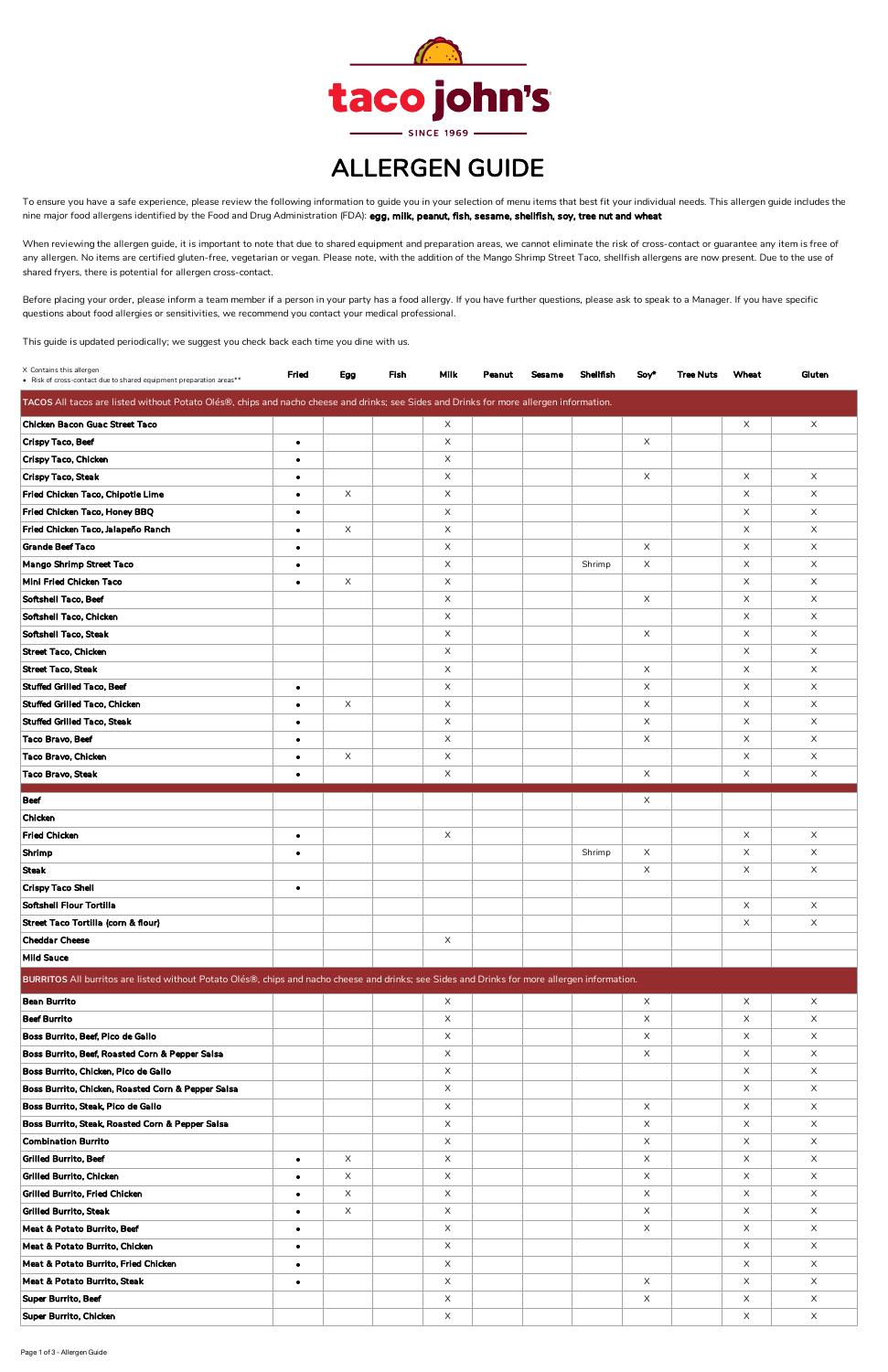| X Contains this allergen<br>• Risk of cross-contact due to shared equipment preparation areas**                                 | Fried     | Egg         | <b>Fish</b> | <b>Milk</b> | Peanut | <b>Sesame</b> | <b>Shellfish</b> | Soy*        | <b>Tree Nuts</b> | Wheat         | Gluten   |
|---------------------------------------------------------------------------------------------------------------------------------|-----------|-------------|-------------|-------------|--------|---------------|------------------|-------------|------------------|---------------|----------|
| Super Burrito, Fried Chicken                                                                                                    | $\bullet$ |             |             | X           |        |               |                  |             |                  | X             | X        |
| <b>Super Burrito, Steak</b>                                                                                                     |           |             |             | X           |        |               |                  | X           |                  | X             | X        |
|                                                                                                                                 |           |             |             |             |        |               |                  |             |                  |               |          |
| <b>Flour Tortilla</b>                                                                                                           |           |             |             |             |        |               |                  |             |                  | X             | X        |
| FAVORITES All salads are listed without dressing; see Dressings for more allergen information.                                  |           |             |             |             |        |               |                  |             |                  |               |          |
| <b>Bean Burrito</b>                                                                                                             |           |             |             | $\times$    |        |               |                  |             |                  | X             | X        |
| Boss Bowl, Beef, Pico de Gallo                                                                                                  |           |             |             | X           |        |               |                  | X           |                  |               |          |
| Boss Bowl, Beef, Roasted Corn & Pepper Salsa                                                                                    |           |             |             | X           |        |               |                  | X           |                  |               |          |
| Boss Bowl, Chicken, Pico de Gallo                                                                                               |           |             |             | X           |        |               |                  |             |                  |               |          |
| Boss Bowl, Chicken, Roasted Corn & Pepper Salsa                                                                                 |           |             |             | X.          |        |               |                  |             |                  |               |          |
| Boss Bowl, Steak, Pico de Gallo                                                                                                 |           |             |             | X           |        |               |                  | X           |                  | X             | X        |
| Boss Bowl, Steak, Roasted Corn & Pepper Salsa                                                                                   |           |             |             | X           |        |               |                  | X           |                  | X             | X        |
| Four Cheese Quesadilla, Cheese   at select locations                                                                            |           |             |             | X           |        |               |                  |             |                  | X             | X        |
| Four Cheese Quesadilla, Chicken   at select locations                                                                           |           | $\mathsf X$ |             | X           |        |               |                  |             |                  | X             | X        |
| Four Cheese Quesadilla, Steak   at select locations                                                                             |           | $\times$    |             | X           |        |               |                  | $\times$    |                  | X             | X        |
| Fried Chicken, 5 count                                                                                                          | $\bullet$ |             |             | X.          |        |               |                  |             |                  | $\times$      | X        |
| Fried Chicken & Potato Olés® Snacker, Chipotle Lime                                                                             | $\bullet$ | $\mathsf X$ |             | X           |        |               |                  |             |                  | X             | X        |
| Fried Chicken & Potato Olés® Snacker, Jalapeño Ranch<br>Quesadilla, Cheese                                                      | $\bullet$ | $\times$    |             | X<br>X      |        |               |                  |             |                  | X<br>$\times$ | X<br>X   |
| Quesadilla, Beef                                                                                                                |           |             |             | X.          |        |               |                  | $\times$    |                  | X             | X        |
| Quesadilla, Chicken                                                                                                             |           |             |             | X           |        |               |                  |             |                  | X             | X        |
| Quesadilla, Steak                                                                                                               |           |             |             | X           |        |               |                  | X           |                  | X             | X        |
| Super Nachos, Beef                                                                                                              | $\bullet$ |             |             | X.          |        |               |                  | X           |                  |               |          |
| Super Nachos, Chicken                                                                                                           | $\bullet$ |             |             | X.          |        |               |                  |             |                  |               |          |
| Super Nachos, Steak                                                                                                             | $\bullet$ |             |             | X           |        |               |                  | $\times$    |                  | X             | X        |
| Super Potato Olés®, Beef                                                                                                        | $\bullet$ |             |             | X.          |        |               |                  | X           |                  |               |          |
| Super Potato Olés®, Chicken                                                                                                     | $\bullet$ |             |             | X           |        |               |                  | X           |                  |               |          |
| Super Potato Olés®, Steak                                                                                                       | $\bullet$ |             |             | X           |        |               |                  | X           |                  | X             | X        |
| Taco Salad, Beef                                                                                                                | $\bullet$ |             |             | X           |        |               |                  | $\times$    |                  | $\times$      | X        |
| Taco Salad, Chicken                                                                                                             | $\bullet$ |             |             | X           |        |               |                  | $\mathsf X$ |                  | X             | X        |
| Taco Salad, Fried Chicken                                                                                                       | $\bullet$ | $\mathsf X$ |             | X           |        |               |                  | X           |                  | X             | X        |
| <b>Taco Salad, Steak</b>                                                                                                        | $\bullet$ |             |             | X           |        |               |                  | X           |                  | X             | X        |
| <b>Taco Salad Shell</b>                                                                                                         | $\bullet$ |             |             |             |        |               |                  |             |                  | X             | X        |
|                                                                                                                                 |           |             |             |             |        |               |                  |             |                  |               |          |
| <b>LOCAL FAVORITES</b> Available at select locations.                                                                           |           |             |             |             |        |               |                  |             |                  |               |          |
| <b>Cheese Roll-Up</b>                                                                                                           |           |             |             | X           |        |               |                  |             |                  | X             | X        |
| Ranch Burrito                                                                                                                   |           | $\mathsf X$ |             | X           |        |               |                  | X           |                  | X             | X        |
| <b>Taco Burger</b>                                                                                                              |           |             |             | X           |        |               |                  | X           |                  | X             | $\times$ |
| KIDS MENU All kids meals are listed without junior Potato Olés® and drinks; see below and Drinks for more allergen information. |           |             |             |             |        |               |                  |             |                  |               |          |
| Cheesy Quesadilla                                                                                                               |           |             |             | $\mathsf X$ |        |               |                  |             |                  | X             | X        |
| Chicken Tenders, with Ranch Dressing                                                                                            | $\bullet$ | $\mathsf X$ |             | X           |        |               |                  |             |                  | $\times$      | X        |
| Crispy Taco, Beef                                                                                                               | $\bullet$ |             |             | X.          |        |               |                  | X           |                  |               |          |
| Softshell Taco, Beef                                                                                                            |           |             |             | X           |        |               |                  | X           |                  | X             | $\times$ |
| Junior Potato Olés®                                                                                                             | $\bullet$ |             |             |             |        |               |                  |             |                  |               |          |
| \$1, \$2, \$3 VALUEST MENU                                                                                                      |           |             |             |             |        |               |                  |             |                  |               |          |
|                                                                                                                                 |           |             |             |             |        |               |                  |             |                  |               |          |
| Cheesy Bacon Ranch Loaded Potato Olés®                                                                                          | $\bullet$ | X           |             | X           |        |               |                  |             |                  |               |          |
| <b>Cheesy Snack Quesadilla</b><br>Chicken Bacon Guac Street Taco                                                                |           |             |             | X           |        |               |                  |             |                  | X             | X        |
| Chicken Snack Quesadilla                                                                                                        |           |             |             | X<br>X      |        |               |                  |             |                  | X<br>X        | X<br>X   |
| <b>Churro</b>                                                                                                                   | $\bullet$ |             |             |             |        |               |                  |             |                  | X             | X        |
| Cold Brew, Mocha                                                                                                                |           |             |             | X           |        |               |                  |             |                  |               |          |
| Cold Brew, Vanilla                                                                                                              |           |             |             | X           |        |               |                  |             |                  |               |          |
| <b>Grande Beef Taco</b>                                                                                                         | $\bullet$ |             |             | X           |        |               |                  | X           |                  | X             | X        |
| Mini Fried Chicken Taco                                                                                                         | $\bullet$ | $\times$    |             | X           |        |               |                  |             |                  | X             | X        |
| Spicy Chicken & Potato Griller                                                                                                  | $\bullet$ |             |             | X           |        |               |                  |             |                  | $\times$      | X        |
| Spicy Steak & Potato Griller                                                                                                    | $\bullet$ |             |             | X           |        |               |                  | X           |                  | X             | X        |
| SIDES All salads are listed without dressing; see Dressings for more allergen information.                                      |           |             |             |             |        |               |                  |             |                  |               |          |
| <b>Black Beans</b>                                                                                                              |           |             |             |             |        |               |                  |             |                  |               |          |
| Chips & Nacho Cheese                                                                                                            | $\bullet$ |             |             | X           |        |               |                  |             |                  |               |          |
| <b>Chips</b>                                                                                                                    | $\bullet$ |             |             |             |        |               |                  |             |                  |               |          |
| <b>Cilantro Lime Rice</b>                                                                                                       |           |             |             |             |        |               |                  |             |                  |               |          |
| Potato Olés®, Junior                                                                                                            | $\bullet$ |             |             |             |        |               |                  |             |                  |               |          |
| Potato Olés®, Small                                                                                                             | $\bullet$ |             |             |             |        |               |                  |             |                  |               |          |
| Potato Olés®, Medium                                                                                                            | $\bullet$ |             |             |             |        |               |                  |             |                  |               |          |
| Potato Olés®, Large                                                                                                             | $\bullet$ |             |             |             |        |               |                  |             |                  |               |          |
| <b>Refried Beans</b>                                                                                                            |           |             |             | X           |        |               |                  |             |                  |               |          |
| <b>Rice &amp; Beans</b>                                                                                                         |           |             |             |             |        |               |                  |             |                  |               |          |
| Side Salad                                                                                                                      |           |             |             | X           |        |               |                  |             |                  |               |          |
| <b>SWEET TREATS</b>                                                                                                             |           |             |             |             |        |               |                  |             |                  |               |          |
| Churro                                                                                                                          | $\bullet$ |             |             |             |        |               |                  |             |                  | X             | X        |
|                                                                                                                                 |           |             |             |             |        |               |                  |             |                  |               |          |